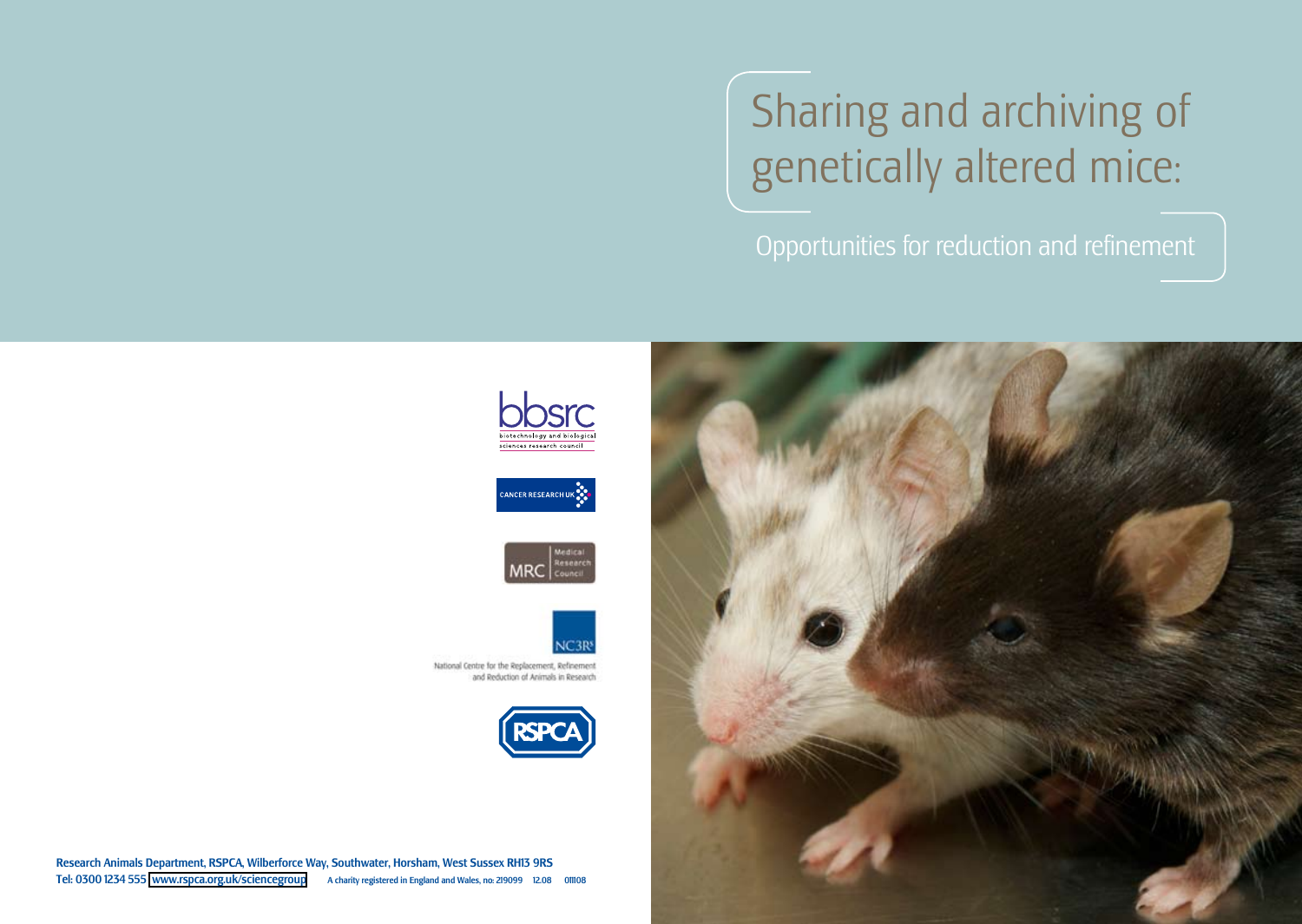## A report of the RSPCA Resource Sharing Working Group (RSWG)

Members of the RSWG

## Nicola Osborne (Convenor)

### Ian Jackson (Chair)

MRC Human Genetics Unit, Western General Hospital, Crewe Road, Edinburgh EH4 2XU

David Cox / Tony Peatfield Medical Research Council, 20 Park Crescent, London W1B 1AL

Martin Fray MRC Harwell, Frozen Embryo and Sperm Archive, Harwell Science and Innovation Campus, Oxfordshire OX11 0RD

Jane Hurst Faculty of Veterinary Science, University of Liverpool, South Wirral CH64 7TE

## Maggie Leggett

Formerly of the Biotechnology and Biological Sciences Research Council, Polaris House, North Star Avenue, Swindon SN2 1UH

## Kathleen Mathers

Mill Hill, London NW7 1AA

## Christine Nicol

School of Veterinary Science, University of Bristol, Langford House, Langford, Avon BS40 5DU

## Vicky Robinson

National Centre for the Replacement, Refinement and Reduction of Animals in Research, 20 Park Crescent, London W1B 1AL

## Ian Rosewell

Cancer Research UK, London Research Institute , Clare Hall Laboratories, Potters Bar, South Mimms, Hertfordshire EN6 3LD

## **Contents**

|                                  | <b>Introduction</b>           | 4                                   |    |
|----------------------------------|-------------------------------|-------------------------------------|----|
|                                  |                               | 1. Why archive and share resources? | 5  |
|                                  |                               | 2. What to archive and when         | 6  |
|                                  | 2.1                           | What to archive                     | 6  |
|                                  |                               | 2.2 When to archive                 | 8  |
|                                  | 3. How to archive             |                                     |    |
|                                  |                               | 3.1 FESA                            | 9  |
|                                  |                               | 3.2 In-house                        | 9  |
|                                  |                               | 3.2.1 Staff training                | 10 |
|                                  |                               | 3.2.2 Record keeping                | 10 |
|                                  | 4. How to share               |                                     |    |
|                                  | 41                            | UK Mouse Locator Network            | 12 |
|                                  |                               | 4.2 Transportation                  | 12 |
|                                  | 5. Summary of recommendations |                                     |    |
| 6. Appendix 1 - Useful resources |                               |                                     | 14 |
|                                  |                               |                                     |    |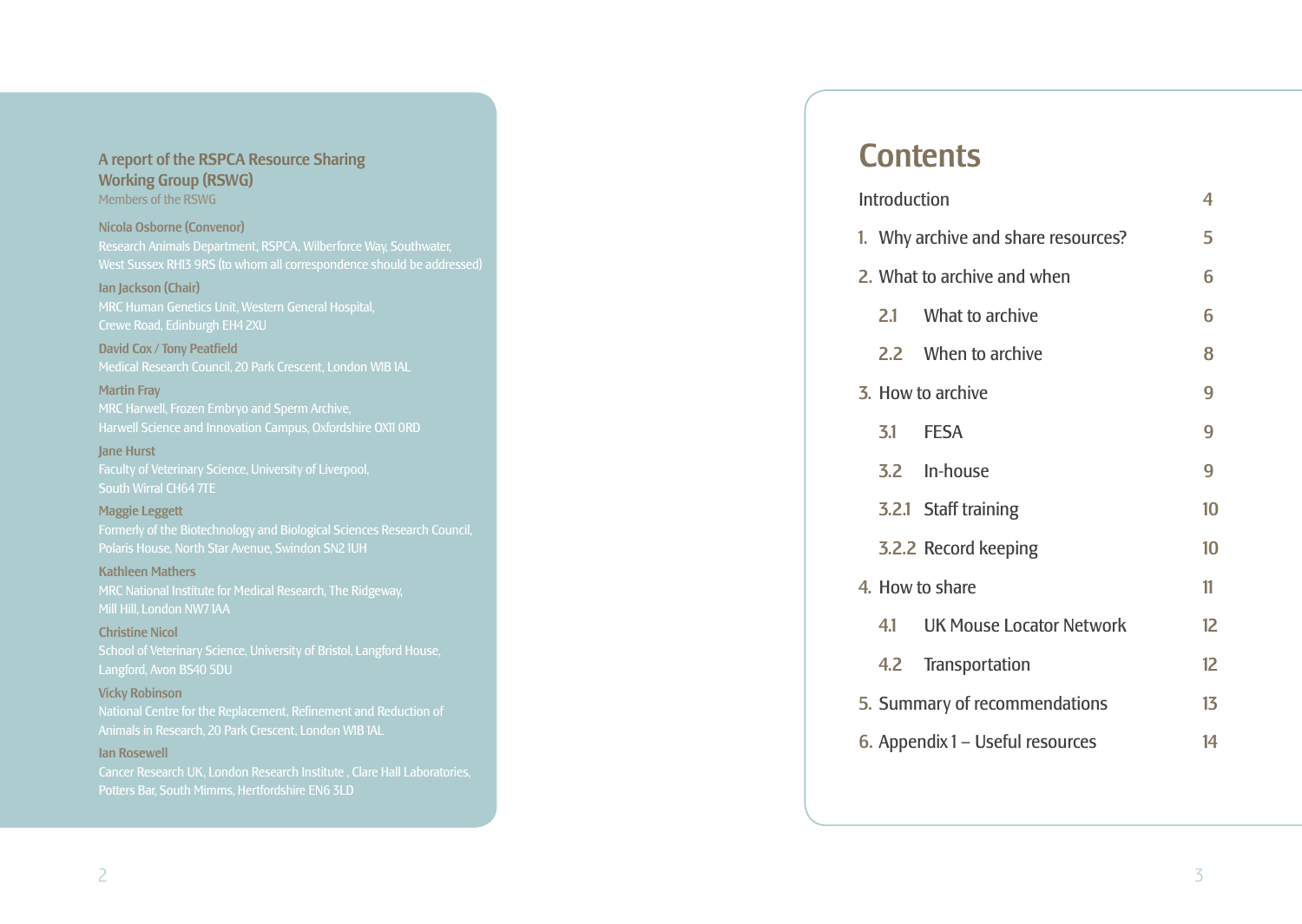## **Introduction**

The number of genetically altered (GA) mice used in scientific procedures within the UK and internationally has risen significantly over the last 15 years and continues to do so. This raises scientific, ethical and logistical issues, in terms of the generation, breeding, maintenance and use of these animals together with challenges in terms of the application of the principles of the 3Rs.

With this in mind, the RSPCA set up a working group, in association with the MRC, BBSRC, and NC3Rs to discuss how archiving and sharing of GA lines can provide the opportunity for reduction and refinement. For the purposes of this report, archiving is defined as the storage of frozen (cryopreserved) mouse embryos or gametes which preserves the genetic stock and eliminates the need to maintain the stock as live animals. These cryopreserved resources are often the best means of sharing the animals with other scientists. This report provides an overview of current 'best practice'; which will need to be reviewed and updated as scientific understanding and knowledge develops.

## 1. Why archive and share resources?

As more novel GA lines are produced, and their use becomes more widespread, the sharing of such animals and the use of archive facilities is becoming an increasingly important means of both reducing and refining animal use.

#### The benefits of archiving are four-fold. It:

- 1. enables reduction of animal use by minimising the number of GA lines maintained on the shelf
- 2. provides some insurance against loss of valuable stocks caused by adverse events such as environmental disasters, disease outbreaks, genetic drift, and breeding failure
- 3. facilitates the sharing of resources, which in itself provides more opportunity for reduction and minimises the need of researchers to replicate research, or reproduce resources
- 4. is a refinement avoiding the need for the live transportation of animals.

Archiving should be part of every establishment's GA breeding/ colony management programme, not only to optimise 3Rs practices locally, but also to facilitate the sharing of GA lines which will expand these 3Rs benefits more widely. There might also be a financial saving, which, although it should not be the main factor, may enhance the overall benefit.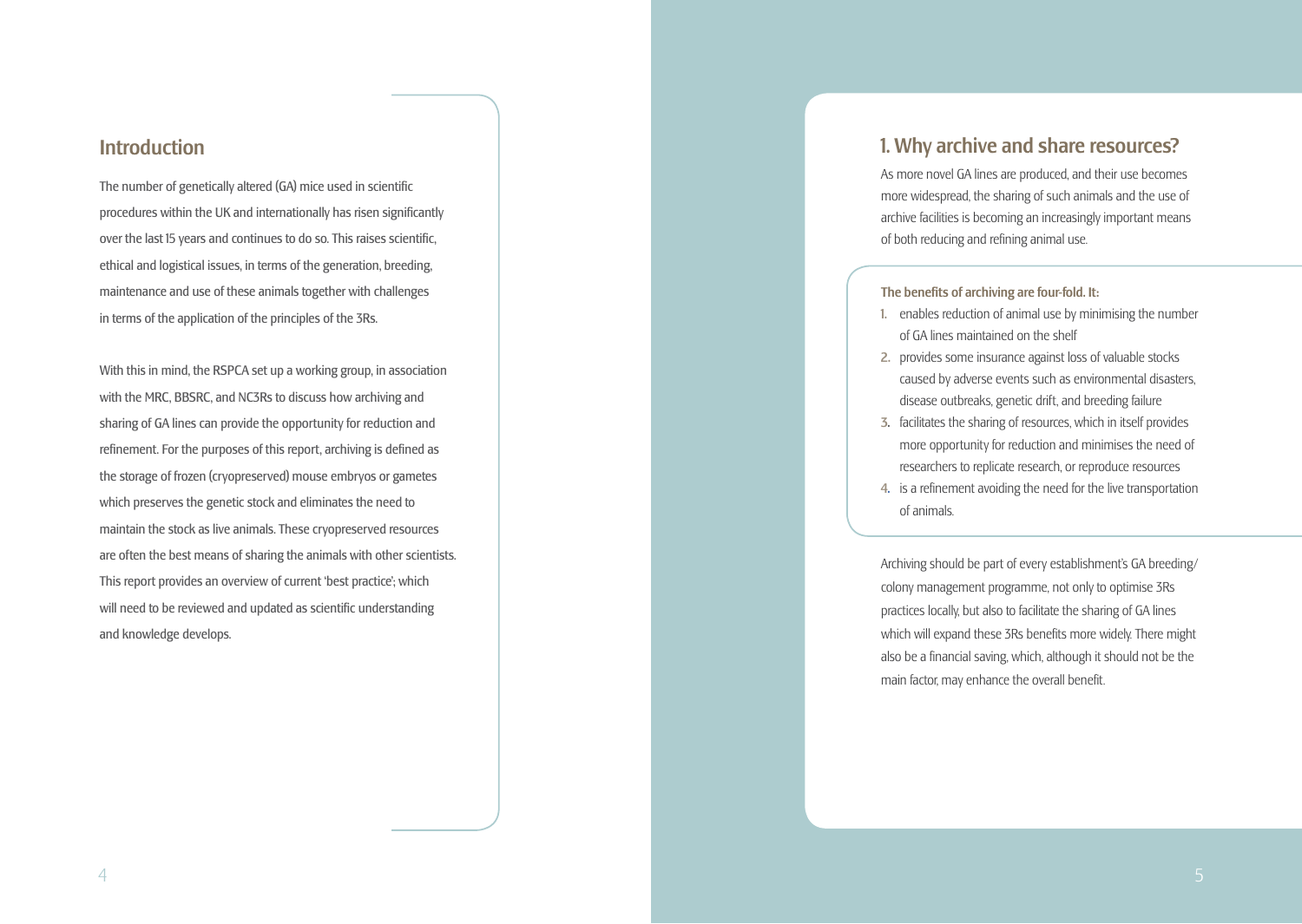## 2. What to archive and when

The exact timing of what and when to archive will vary between research programmes and establishments, however this decision should be an integral part of the project planning process for all GA lines.

## 2.1 What to archive

Both embryos and sperm can be successfully cryopreserved and recovered, whilst ovarian tissue is not routinely frozen because it requires careful selection of the source animal and recipient. The decision of whether to use embryos or sperm depends on a number of factors, including breeding performance. If there is a need to preserve the genomes of both parents (for example an inbred line or strain on a complex background), then it is essential to use embryos. However, in most cases, the preservation of only the male genome is sufficient and the development of sperm freezing protocols brings with it some significant advantages. Table 1 summarises the advantages and disadvantages of both approaches.

## Table 1

| <b>Cryopreservation of embryos</b>                                                                                | <b>Cryopreservation of sperm</b>                                                                                                          |  |
|-------------------------------------------------------------------------------------------------------------------|-------------------------------------------------------------------------------------------------------------------------------------------|--|
| <b>Pros</b>                                                                                                       | <b>Pros</b>                                                                                                                               |  |
| Well established protocols published<br>and in use across many centres.<br>Recovery, or rederivation is more      | Simple, fast and cheap freeze<br>technique that requires no special<br>equipment and little training.                                     |  |
| straightforward and less time<br>consuming than with frozen sperm.<br>Dissemination of stocks is relatively easy. | Recovery becoming easier with<br>advances in freezing, IVF and<br>ICSI techniques.                                                        |  |
| Viability testing of frozen embryos can<br>be easily performed prior to culling the<br>remaining animals.         | Requires fewer animals to freeze<br>down sufficient stocks than<br>embryo freezing.                                                       |  |
| Success is not particularly strain dependent.                                                                     |                                                                                                                                           |  |
| <b>Cons</b>                                                                                                       | <b>Cons</b>                                                                                                                               |  |
| Requires significantly more animals<br>to freeze down sufficient stocks<br>compared with sperm freezing.          | Recovery or rederivation requires<br>IVF and so uses more animals than<br>recovery from frozen embryos.                                   |  |
| Typically requires specialised<br>equipment and skilled personnel.                                                | Protocols are less well established.                                                                                                      |  |
|                                                                                                                   | Success is strain dependent.                                                                                                              |  |
|                                                                                                                   | Viability testing of frozen sperm<br>requires recovery by IVF before<br>embryo transfer and so uses more<br>animals than embryo freezing. |  |

Note: The cryopreservation of ovarian tissue is not routinely conducted because of the advantages associated with freezing sperm and embryos. However, the archiving of ovarian tissue remains an option when a GA line is a poor breeder, has a short lifespan, or is likely to be of limited usefulness or demand, and this option makes best use of stock animals that are available.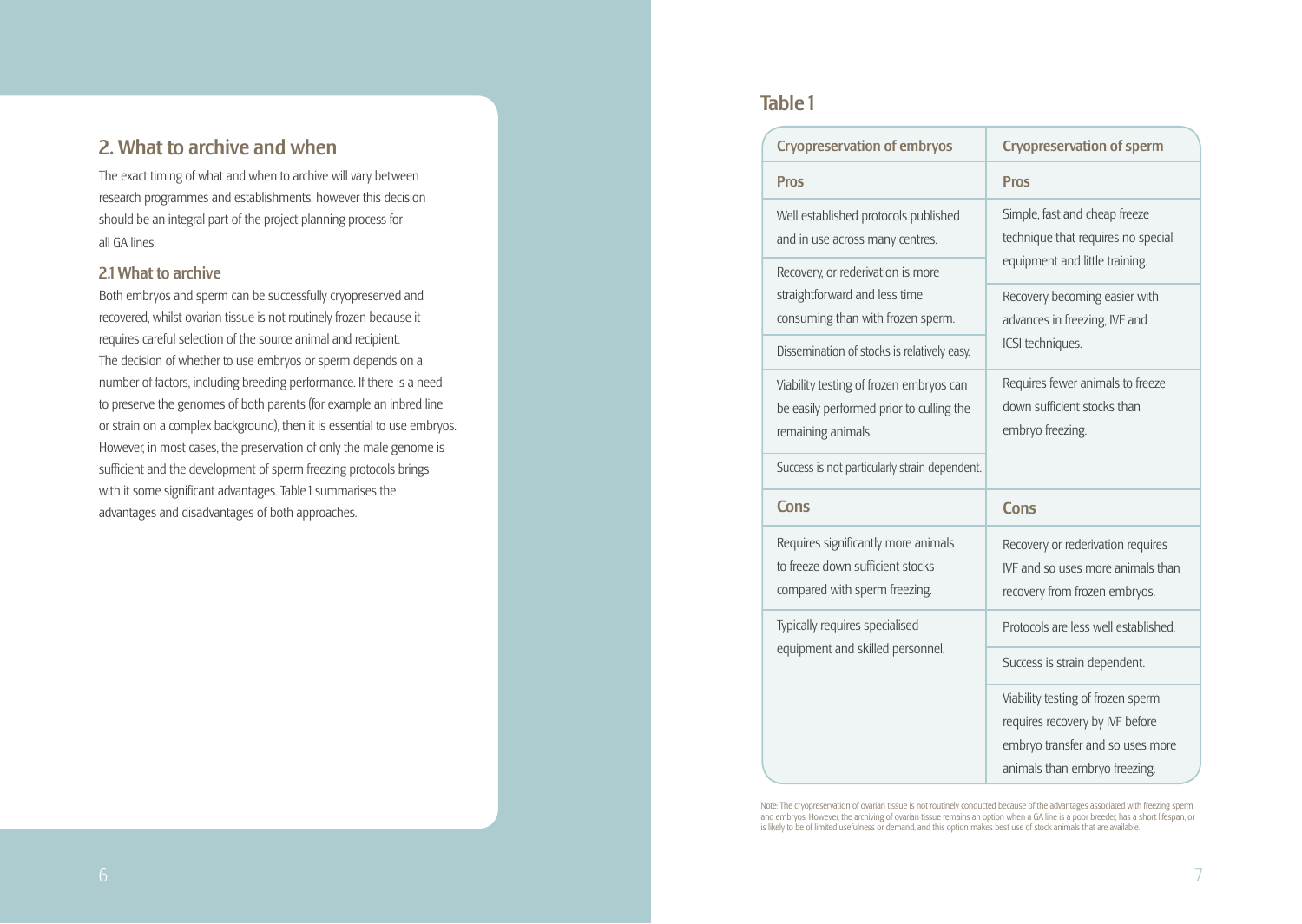Deciding what to archive will depend upon whether it is a new GA line or an established line, as well as on local facilities and the availability of particular expertise.

#### For new GA lines:

- $\bullet$  wherever practical, all novel or scientifically interesting GA lines should be cryopreserved
- $\bullet$  when space is limited all lines showing novel phenotypes, and likely to be in demand by other users, should be cryopreserved either in-house, or using facilities such as FESA (see 3.1)
- $\bullet$  tissue and DNA samples should be archived. These can be used for quality control and comparison on subsequent rederivation of the line. In addition, they may be useful for addressing particular questions before, or instead of, rederivations.

### For established GA lines:

- $\bullet$  any line with specific animal welfare concerns should be prioritised for archiving
- $\bullet$  scientific objectives should be regularly reviewed so that GA lines that are presently not required, or are subject to sporadic use, can be archived rather that maintained as 'tick-over' colonies.

## 2.2 When to archive

Ultimately, all GA lines should be cryopreserved and available to others following publication in the scientific literature. Archiving should be a routine part of scientific programmes that produce GA animals.

For existing GA lines, the health status of the animals should not be seen as an obstacle to archiving, but may be an additional factor to consider. In fact the need to transfer animals from a non-specific pathogen free unit into another specific pathogen free (SPF) building or establishment can provide an ideal opportunity to archive a stock and rederive the line to improve the health status of the colony.

## 3. How to archive

In the UK there are two main options: to archive in-house or, where local expertise does not permit, to use a centralised facility such as FESA (see below). In-house facilities will require specific staff training (see 3.2.1) and sufficient local demand to ensure that frozen embryos and gametes are of high enough quality to permit the consistent recovery of live born offspring. To facilitate sharing when a GA line is of wide interest and is, or is likely to be, in demand by other users, embryos and gametes archived locally should also be deposited in a central storage and distribution facility, such as FESA, or equivalent elsewhere. It may also be prudent to archive especially valuable or significant lines in FESA in addition to local storage, to serve as a contingency.

## 3.1 FESA

At present, there is only one publicly funded (not-for-profit) archive facility in the UK – the Frozen Embryo and Sperm Archive (FESA) based at MRC Harwell. FESA, acts as the UK node for the European Mouse Mutant Archive (EMMA – [www.emmanet.or](www.emmanet.org) g). It offers free embryo and sperm preservation of valuable mutant and transgenic mouse lines with long-term storage facilities, on condition that archived lines can be made available to the scientific community for research. FESA is able, where appropriate, to restrict access to GA lines for up to two years to protect the depositors' research and to encourage deposition. Further information on submitting lines to FESA for archiving and dissemination is available at: [www.har.mrc.ac.uk/services/fesa/fesa\\_guideline](http://www.har.mrc.ac.uk/services/fesa/fesa_guidelines) s

## 3.2 In-house

Many establishments generating and breeding GA lines have in-house archiving facilities. There are several important factors to consider when establishing new facilities to ensure that the archive is effectively managed These include specific staff training and record keeping requirements.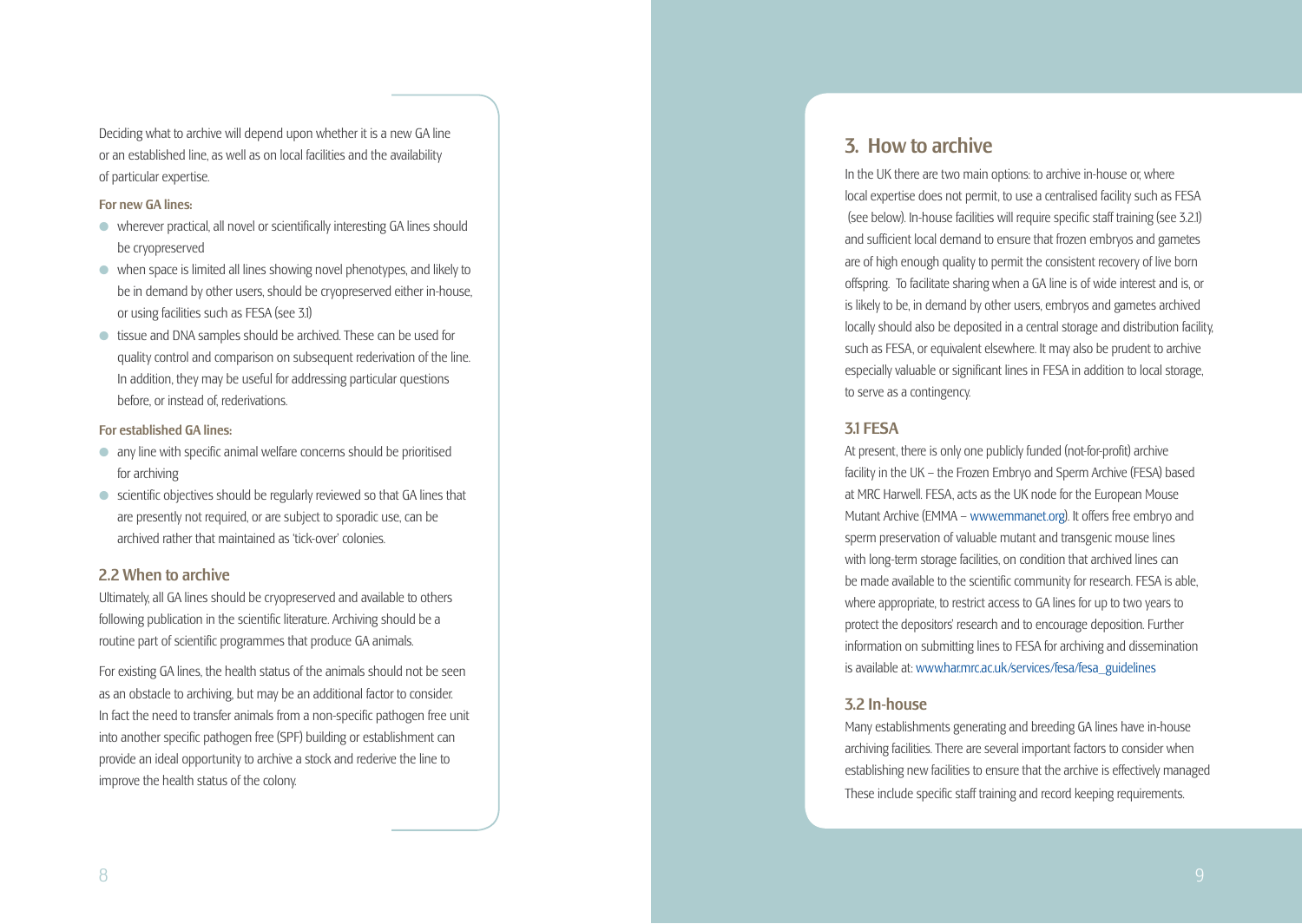## 3.2.1 Staff training

Staff who are competent and well trained will use the minimum number of animals for archiving and rederivation procedures, and minimise the potential for pain, suffering and distress. When setting up archiving facilities, staff need to receive appropriate training to enable them to develop the range of technical skills required to successfully create, cryopreserve, rederive and care for GA lines. Many establishments that routinely archive GA lines can act as centres of excellence for training, but there are also a number of relevant courses available. One such course is the Mouse Embryo and Spermatozoa Cryopreservation Course organised by FESA at Harwell. Further information is available at: [www.har.mrc.ac.uk/services/fesa/training.htm](www.har.mrc.ac.uk/services/fesa/training.html) l

## 3.2.2 Record keeping

All archive facilities need a good inventory so that stored material is easily accessed to enable both recovery of the animals and sharing with other users. The inventory, ideally, should include basic information for each line such as what tissues have been frozen, as well as technical information such as how the GA line was made (construct details, what ES cells or blastocysts were used), and what genetic background the line is on. A complete record will also contain information such as the source colony health status at the time of freezing and any local establishment names for the GA line. To avoid confusion, the GA line should also be named according to standardised nomenclature. The International Committee on Standardised Genetic Nomenclature for Mice, and the Rat Genome and Nomenclature Committee have been set up to regularly review and update the respective naming systems. Further information and advice is available at: [www.informatics.jax.org/mgihome/nomen/index.shtm](www.informatics.jax.org/mgihome/nomen/index.shtml) l

Records for each GA line should also include the information appropriate for creating a 'mouse passport' (Wells et al., 2006), for example: the number of back crosses or generations bred; husbandry or welfare refinements; breeding recommendations and phenotype information. This is vital scientific and welfare information for when the line is rederived.

## 4. How to share

Few would argue that the products of publicly funded research, such as GA lines, should not be accessible to the wider scientific community. However, whilst archiving is relatively straightforward, there are both real and perceived barriers to sharing. Some of these are resource driven, such as the staff time, the cost implications of maintaining and disseminating frozen stocks in-house, and the need to keep records and databases up to date.

A perceived barrier is the need to retain intellectual property (IP) rights. When archives are in-house, IP rights are readily managed through appropriate Material Transfer Agreements (MTAs). The same protection can also be maintained when using centralised facilities such as FESA. These centralised services ensure that fully executed copies of the depositors MTAs are exchanged before a line is distributed. This mechanism operates whether or not a line was originally submitted with restricted access, and ensures all beneficial rights are retained by the originator.

A significant barrier to sharing is the dissemination of knowledge on what is available to share. Researchers can take several steps to ensure that their GA lines are quickly and easily accessible. This includes registering GA lines with free online searchable databases such as the International Mutant Strain Resource (IMSR –

[www.informatics.jax.org/imsr/index.js](www.informatics.jax.org/imsr/index.jsp) p), which is also listed by the Federation of International Mouse Resources (FIMRe – www.fimre.org). FIMRe is an umbrella organisation set up to help coordinate the archiving/ dissemination activities of the public archiving centres and it provides links to all public archives around the world. In addition, information on GA lines held or archived by UK establishments within in-house facilities should be accessible through the UK Mouse Locator Network<br>[\(http://bioinformatics.cancerresearchuk.org/mouse\\_locator/mouse\\_locator.htm](http://bioinformatics.cancerresearchuk.org/mouse_locator/mouse_locator.html)l)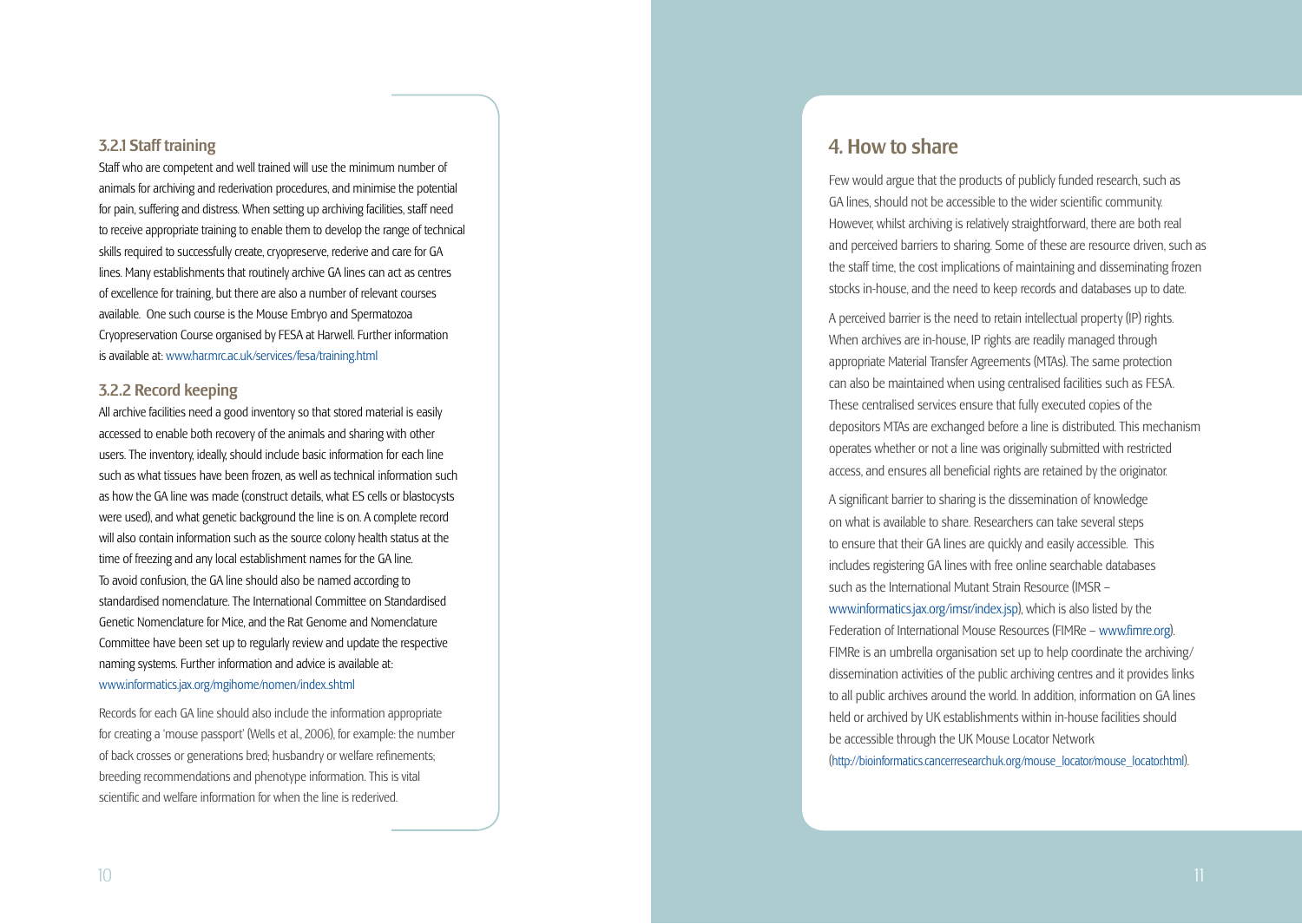## 4.1 UK Mouse Locator Network

The Mouse Locator Network (MLN) is a mechanism by which locally held or archived mouse lines can be identified and shared (Burgeon and Rosewell, 2003). It is an e-mail network to which requests for GA lines are posted and disseminated. Since there are a large number of UK establishments using and creating GA lines, it is vital that all in-house archives are connected and represented on the UK MLN. For the network to function effectively, each establishment needs to have a representative(s) who can quickly and easily identify whether the establishment has the GA line of interest, and correspond promptly with the requester. It is also essential that all establishments that create or use GA mice have a local searchable database/list of the GA lines present within the facility and/or archived. For further information about the MLN e-mail: locator@cancer.org.uk or contact Ian Rosewell (ian.rosewell@cancer.org.uk) or Laurence Bugeon (l.bugeon@imperial.ac.uk).

## 4.2 Transportation

Wherever possible, GA lines should be distributed as fresh or frozen embryos or gametes in order to avoid the welfare problems associated with the transport of live mice. However, other factors do have a bearing on this, and the optimal means of transport will also depend on how far the animals need to travel, the mode of transport and the competence of the establishment to receive live, fresh or frozen stocks. If the transportation of live mice cannot be avoided then they should only be carried by approved animal couriers, in accordance with LASA guidelines (2005) and the latest IATA live animal regulations.

## 5. Summary of recommendations

The archiving and sharing of GA lines provide significant opportunities for reduction and refinement. These can be maximised by implementing the following recommendations.

- $\bullet$  Archiving should be part of every establishment's breeding/colony management programme, not only to optimise reduction and refinement practices locally, but also to facilitate the sharing of GA lines which will expand these 3Rs benefits more widely.
- **In Novel GA mouse lines should be archived as frozen embryos and/or** sperm in order to:
	- **–** safeguard stocks in the event of unplanned events
	- remove breeding of unused stocks from the shelf
	- facilitate sharing
	- potentially minimise costs.
- **C** GA stocks should be archived locally and/or centrally in an accessible repository.
- l Good records of archived stocks should be maintained, and include:
	- an inventory of contents
	- information on the stocks
	- a passport for each stock containing welfare and scientific data.
- **C** Stocks should be registered with International Mutant Strain Resource (IMSR), where feasible and appropriate.
- **a** All establishments using and/or creating GA lines should be accessible through the Mouse Locator Network.
- **GA lines should be distributed as frozen material when possible.**